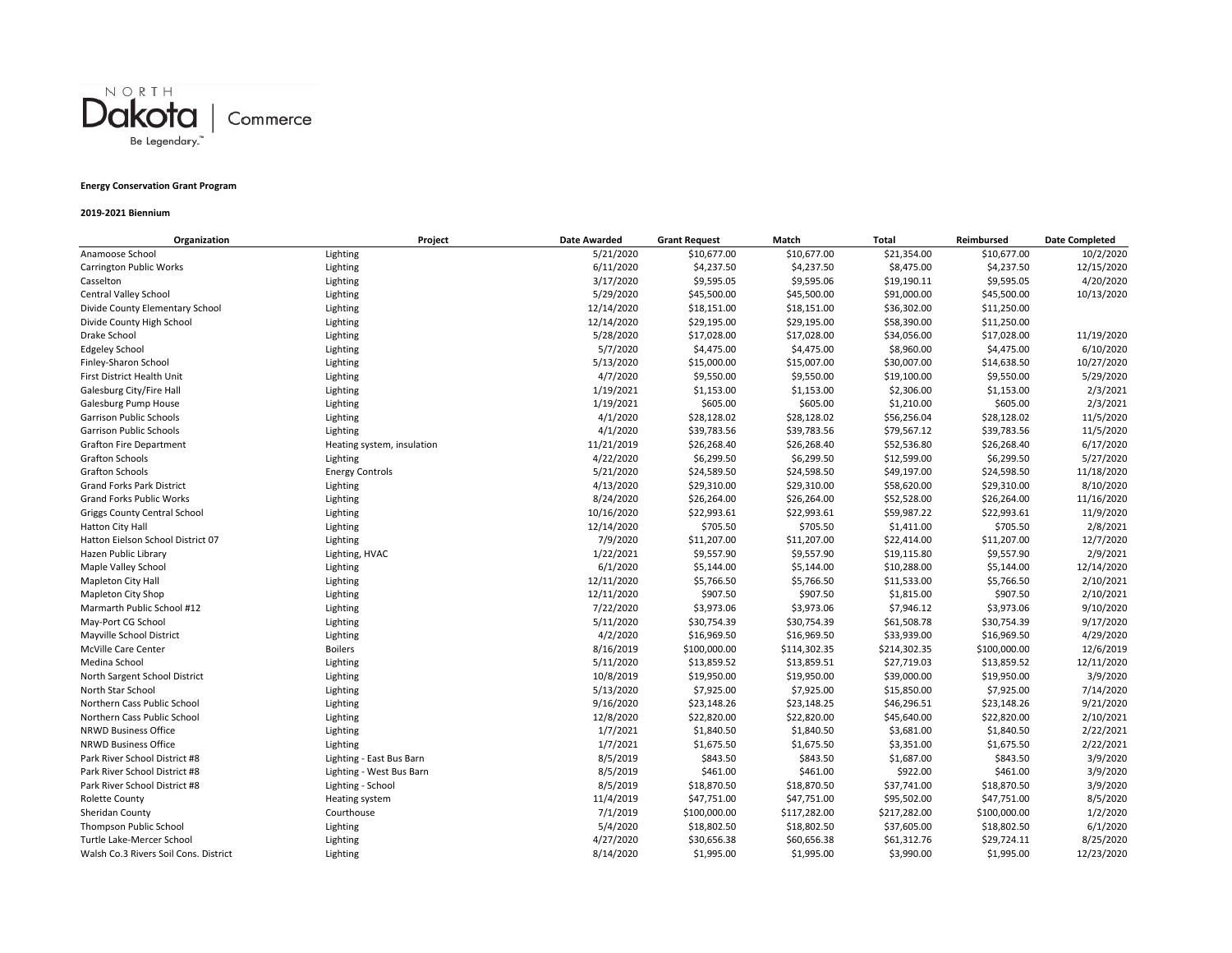| Walsh County - Admin          | Lighting          | 4/3/2020  | \$1,820.50   | \$1,820.50   | \$3,641.00     | \$1,820.50   | 8/12/2020 |
|-------------------------------|-------------------|-----------|--------------|--------------|----------------|--------------|-----------|
| Walsh County - Chase          | Lighting          | 4/3/2020  | \$6,106.00   | \$6,106.00   | \$12,212.00    | \$6,106.00   | 8/12/2020 |
| Walsh County - County Shop #5 | Lighting          | 4/3/2020  | \$829.00     | \$829.00     | \$1,658.00     | \$829.00     | 8/12/2020 |
| Walsh County - County Shop #7 | Lighting          | 4/3/2020  | \$2,795.50   | \$2,795.50   | \$5,591.00     | \$2,795.00   | 8/12/2020 |
| Walsh County - Courthouse     | Lighting          | 4/3/2020  | \$5,541.00   | \$5,541.00   | \$11,082.00    | \$5,541.00   | 8/12/2020 |
| Walsh County - LEC            | Lighting          | 4/3/2020  | \$2,517.00   | \$2,517.00   | \$5,034.00     | \$2,517.00   | 8/12/2020 |
| Wing Public School            | Lighting and HVAC | 3/11/2020 | \$37,518.08  | \$37,518.08  | \$75,036.16    | \$37,518.08  | 9/4/2020  |
|                               |                   |           | \$921,514.23 | \$983,114.57 | \$1,887,747.80 | \$895,382.96 |           |
|                               |                   |           |              |              |                |              |           |

#### **2017‐2019 Biennium**

| Organization                             | Project                                      | <b>Date Awarded</b> | <b>Grant Request</b> | Match        | <b>Total</b> | Reimbursed   | <b>Date Completed</b> |
|------------------------------------------|----------------------------------------------|---------------------|----------------------|--------------|--------------|--------------|-----------------------|
| Carson - Roosevelt School                | Lighting, Envelope, fans and pipe insulation | 8/29/2018           | \$26,023.00          | \$26,023.00  | \$52,046.00  | \$26,023.00  | 12/18/2018            |
| <b>Edgeley Schools</b>                   | Lighting                                     | 2/28/2019           | \$14,150.00          | \$14,150.00  | \$28,300.00  | \$14,150.00  | 7/1/2019              |
| Elgin Daycare                            | doors                                        | 4/11/2018           | \$1,761.43           | \$1,761.42   | \$3,522.85   | \$1,738.35   | 7/20/2018             |
| Fessenden School                         | Lighting, Envelope, fans and pipe insulation | 4/27/2018           | \$65,140.00          | \$65,014.00  | \$130,281.00 | \$65,140.00  | 10/26/2018            |
| Grafton Fire Hall 101                    | Lighting                                     | 12/27/2018          | \$3,785.00           | \$3,785.00   | \$7,570.00   | \$3,785.00   | 5/17/2019             |
| Grafton Fire Hall 102                    | Lighting                                     | 12/27/2018          | \$7,037.50           | \$7,037.50   | \$14,075.00  | \$6,962.50   | 5/17/2019             |
| Grafton Schools                          | Chiller                                      | 6/1/2018            | \$58,750.00          | \$58,750.00  | \$117,500.00 | \$54,186.78  | 10/2/2018             |
| <b>Grafton Schools</b>                   | Lighting                                     | 1/30/2019           | \$10,475.00          | \$10,475.00  | \$20,950.00  | \$9,960.23   | 4/9/2019              |
| Grafton Schools                          | Dishwasher                                   | 5/13/2019           | \$14,139.14          | \$14,139.13  | \$28,278.27  | \$14,139.14  | 9/4/2019              |
| <b>Grand Forks</b>                       | city hall lighting                           | 7/1/2017            | \$30,899.27          | \$30,899.28  | \$61,798.55  | \$30,899.27  | 12/15/2017            |
| Grand Forks Fire Station #2              | Lighting                                     | 6/1/2018            | \$15,067.00          | \$15,067.00  | \$30,134.00  | \$15,067.00  | 4/10/2019             |
| <b>Grand Forks Public Works Building</b> | Lighting                                     | 6/1/2018            | \$24,696.35          | \$24,696.35  | \$49,392.70  | \$24,696.35  | 4/10/2019             |
| Harvey School                            | lighting                                     | 10/23/2017          | \$16,520.50          | \$16,520.50  | \$33,041.00  | \$16,520.00  | 3/29/2018             |
| Lamoure County Highway Shop              | Lighting                                     | 10/2/2018           | \$1,181.45           | \$1,181.44   | \$2,362.89   | \$1,136.27   | 2/7/2019              |
| <b>McLean County</b>                     | Lighting                                     | 4/10/2019           | \$9,225.00           | \$9,225.00   | \$18,450.00  | \$9,225.00   | 6/12/2019             |
| McVille Nursing Home                     | Lighting                                     | 9/5/2018            | \$26,055.68          | \$26,055.68  | \$52,111.36  | \$22,986.89  | 6/28/2019             |
| North Border School District #100        | Lighting                                     | 10/15/2018          | \$13,750.00          | \$13,750.00  | \$27,500.00  | \$13,750.00  | 2/11/2019             |
| Park River School District #8            | Lighting                                     | 12/27/2018          | \$12,261.00          | \$12,261.00  | \$24,522.00  | \$12,261.00  | 7/26/2019             |
| Scheels Arena                            | Lighting                                     | 12/11/2018          | \$19,279.00          | \$19,279.00  | \$38,558.00  | \$19,279.00  | 12/28/2018            |
| Scranton Public Schools.                 | School air sealing, destratification         | 12/18/2017          | \$10,512.50          | \$10,512.50  | \$21,025.00  | \$10,512.50  | 1/18/2018             |
| St Thomas School                         | lighting, Heating replacement                | 2/20/2018           | \$16,928.00          | \$16,928.00  | \$33,856.00  | \$16,928.00  | 5/10/2018             |
| St Thomas School                         | lighting                                     | 8/21/2018           | \$7,650.00           | \$7,650.00   | \$15,300.00  | \$7,650.00   | 12/17/2018            |
| Walsh County                             | lighting                                     | 3/13/2018           | \$11,582.50          | \$11,582.50  | \$23,165.00  | \$11,582.50  | 6/1/2018              |
|                                          |                                              |                     | \$416,869.32         | \$416,743.30 | \$833,739.62 | \$408,578.78 |                       |

### **2015‐2017 Biennium**

| Organization                         | Project                                   | <b>Date Awarded</b> | <b>Grant Request</b> | Match        | Total        | Reimbursed   | <b>Date Completed</b> |
|--------------------------------------|-------------------------------------------|---------------------|----------------------|--------------|--------------|--------------|-----------------------|
| Ashley Public School                 | Lighting and Controls                     | 8/7/2015            | \$40,042.50          | \$40,042.50  | \$80,085.00  | \$40,042.50  | 1/19/2016             |
| City of Grand Forks                  | city hall lighting                        | 8/17/2015           | \$23,410.00          | \$23,410.00  | \$46,820.00  | \$23,410.00  | 3/2/2016              |
| City of Grand Forks                  | Wastewater Treatment Plant Heating System | 2/17/2016           | \$98,954.50          | \$98,954.50  | \$197,909.00 | \$98,954.50  | 10/14/2016            |
| City of McVille                      | boiler pumps and controls                 | 1/7/2016            | \$18,224.21          | \$18,224.20  | \$36,448.41  | \$18,224.21  | 1/12/2016             |
| City of Thompson                     | Lighting                                  | 1/11/2016           | \$3,117.32           | \$3,117.32   | \$6,234.64   | \$3,117.32   | 4/26/2016             |
| City of Thompson                     | Furnaces                                  | 8/26/2016           | \$3,874.83           | \$3,874.83   | \$7,749.66   | \$3,874.83   | 3/13/2017             |
| Drake City Hall                      | Insulation                                | 5/20/2015           | \$19,925.00          | \$19,926.00  | \$39,851.00  | \$19,925.00  | 6/26/2015             |
| Drake/Anamoose                       | Controls for ventilators and boiler plant | 8/4/2015            | \$18,922.50          | \$18,922.50  | \$37,845.00  | \$18,922.50  | 12/18/2015            |
| <b>Edgeley Public School</b>         | <b>Gymnasium Lighting</b>                 | 5/2/2016            | \$3,250.00           | \$3,250.00   | \$6,500.00   | \$3,250.00   | 6/10/2016             |
| Edmore School                        | Lighting                                  | 9/22/2016           | \$38,620.00          | \$38,620.00  | \$77,240.00  | \$38,620.00  | 10/14/2016            |
| Elgin-New Leipzig Public School      | school lighting                           | 5/21/2015           | \$5,578.38           | \$5,578.37   | \$11,156.75  | \$5,578.38   | 9/11/2015             |
| Elgin-New Leipzig Public School      | Pool Lighting                             | 11/22/2016          | \$1,779.00           | \$1,779.00   | \$3,558.00   | \$1,779.00   | 12/19/2016            |
| Ellendale Public School District #40 | Lighting and Controls                     | 8/15/2016           | \$100,000.00         | \$151,600.00 | \$251,600.00 | \$100,000.00 | 11/16/2016            |
| <b>Emmons County Shop</b>            | Insulation and Heating system             | 5/28/2015           | \$30,782.88          | \$30,782.87  | \$61,565.75  | \$30,782.88  | 7/20/2015             |
| Enderlin Public School               | Lighting and Controls                     | 9/19/2016           | \$100,000.00         | \$151,379.00 | \$251,379.00 | \$100,000.00 | 12/9/2016             |